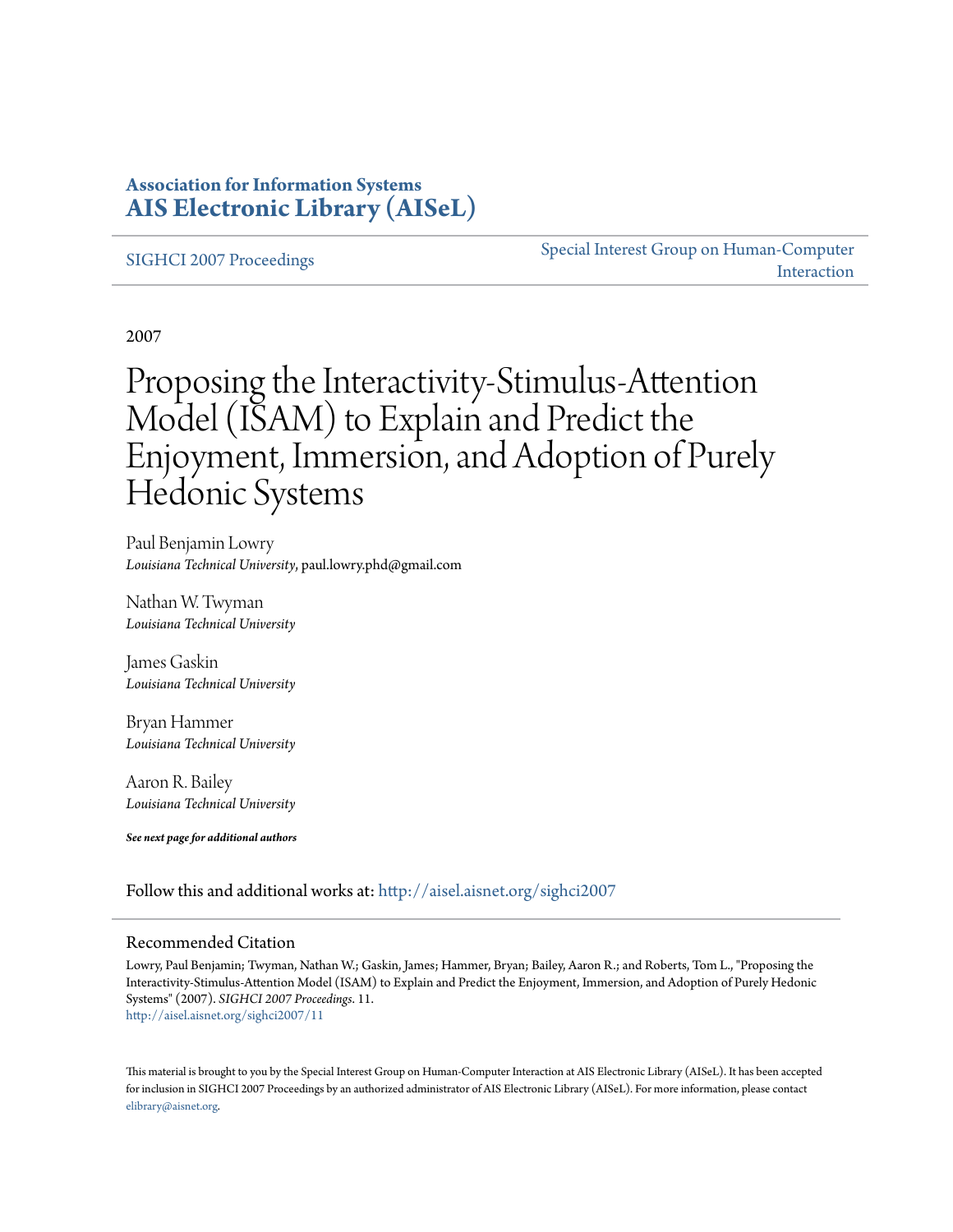#### **Authors**

Paul Benjamin Lowry, Nathan W. Twyman, James Gaskin, Bryan Hammer, Aaron R. Bailey, and Tom L. Roberts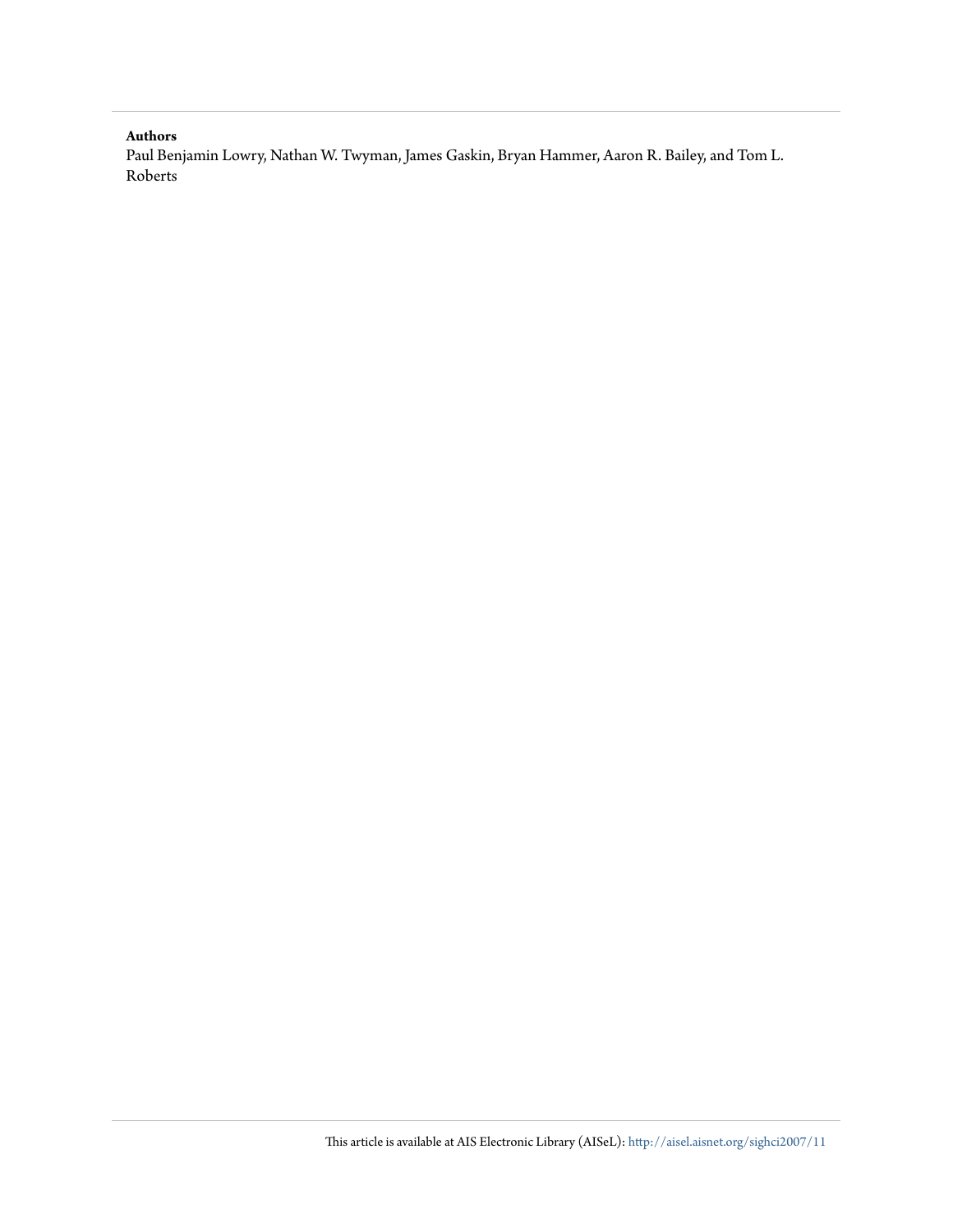## **Proposing the Interactivity-Stimulus-Attention Model (ISAM) to Explain and Predict the Enjoyment, Immersion, and Adoption of Purely Hedonic Systems**

**Paul Benjamin Lowry\*, Nathan W. Twyman\*, James Gaskin\*, Bryan Hammer\*, Aaron R. Bailey\*, Tom L. Roberts+**

+ Information Systems Department, Louisiana Technical University [troberts@LaTech.edu](mailto:troberts@LaTech.edu) \* Information Systems Department, Brigham Young University, [Paul.Lowry.PhD@gmail.com](mailto:Paul.Lowry.PhD@gmail.com)

#### **ABSTRACT**

Traditional TAM research primarily focuses on utilitarian systems where extrinsic motivations chiefly explain and predict acceptance. We propose a theoretical model, ISAM, which explains the role of intrinsic motivations in building the user attention that leads to hedonic system acceptance. ISAM combines several theories with TAM to explain how interactivity acts as a stimulus in hedonic contexts—fostering curiosity, enjoyment, and the full immersion of cognitive resources. Two experiments involving over 700 participants validated ISAM as a useful model for explaining and predicting hedonic system acceptance. Immersion and PE are shown to be the primary predictors of behavioral intention to use hedonic systems. Unlike traditional utilitarian adoption research, PEOU does not directly impact BIU, and extrinsic motivations are virtually non-existent. The implications of this study extend beyond hedonic contexts, as users of utilitarian systems continue to demand more hedonic features and enjoyment is often more important than PEOU.

#### **Keywords**

Technology acceptance model (TAM), immersion, enjoyment, interactivity, curiosity, hedonic, utilitarian, gaming, adoption, behavioral intention to use, perceived ease-of-use, control, interactivity-stimulus-attention model (ISAM), flow, attention, stimuli.

#### **INTRODUCTION**

*Attention* is the voluntary and alert process of a person selectively devoting limited cognitive capacity to a source of information or input (Posner and Boies, 1971). The purpose of attention is "to focus the human cognitive capacity on a certain sensory input so that the brain can concentrate on processing information of interest" (Biocca et al., 2007, p. 167). Attention is a scarce resource because of limited cognitive capacity, and to increase adoption, systems need to be designed to capture this scarce resource (Biocca et al., 2007).

TAM researchers have traditionally explained the motivation to give attention (and related behaviors) to systems in terms of intrinsic and extrinsic motivation (Koufaris, 2002). TAM was initially built on extrinsic motivation (Davis, 1989, Davis et al., 1989); however, intrinsic motivation often guides human behavior more powerfully than extrinsic motivation (Thomas and Velthouse, 1990), which is one reason why intrinsic motivation, in the form of perceived enjoyment (PE), was added to TAM (Davis et al., 1992). Still, this addition has been downplayed because most TAM research focuses only on utilitarian systems (van der Heijden, 2004, Hsu and Lu, 2007).

Recently, hedonic systems have become increasingly important both socially and economically, and cannot be ignored. The most explosive growth in the computing industry no longer belongs to the business sector. Home and personal computing represent billions of dollars of growth (Brown and Venkatesh, 2005), far outweighing growth in business systems. Home computing, social networking, online communities, blogs, gaming, and so on, have inspired profound changes in how people entertain themselves, how they socialize, and how they spend free time.

These factors have made explaining and predicting intrinsically motivated attention increasingly important in TAM research (e.g., Agarwal and Karahanna, 2000). Utilitarian applications in general are becoming so easy to use that they often require little to no training. Where there already exists a high level of ease-of-use, a focus on making a technology even easier to use may not increase acceptance as much as a focus on making a technology more fun or enjoyable (Huh et al., 2007). In addition, users are more likely to experience satisfaction, PE, and empowerment when they are intrinsically, rather than extrinsically, motivated to use a system. Therefore, the design implications of this social revolution do not just apply to hedonic systems. As people increasingly expect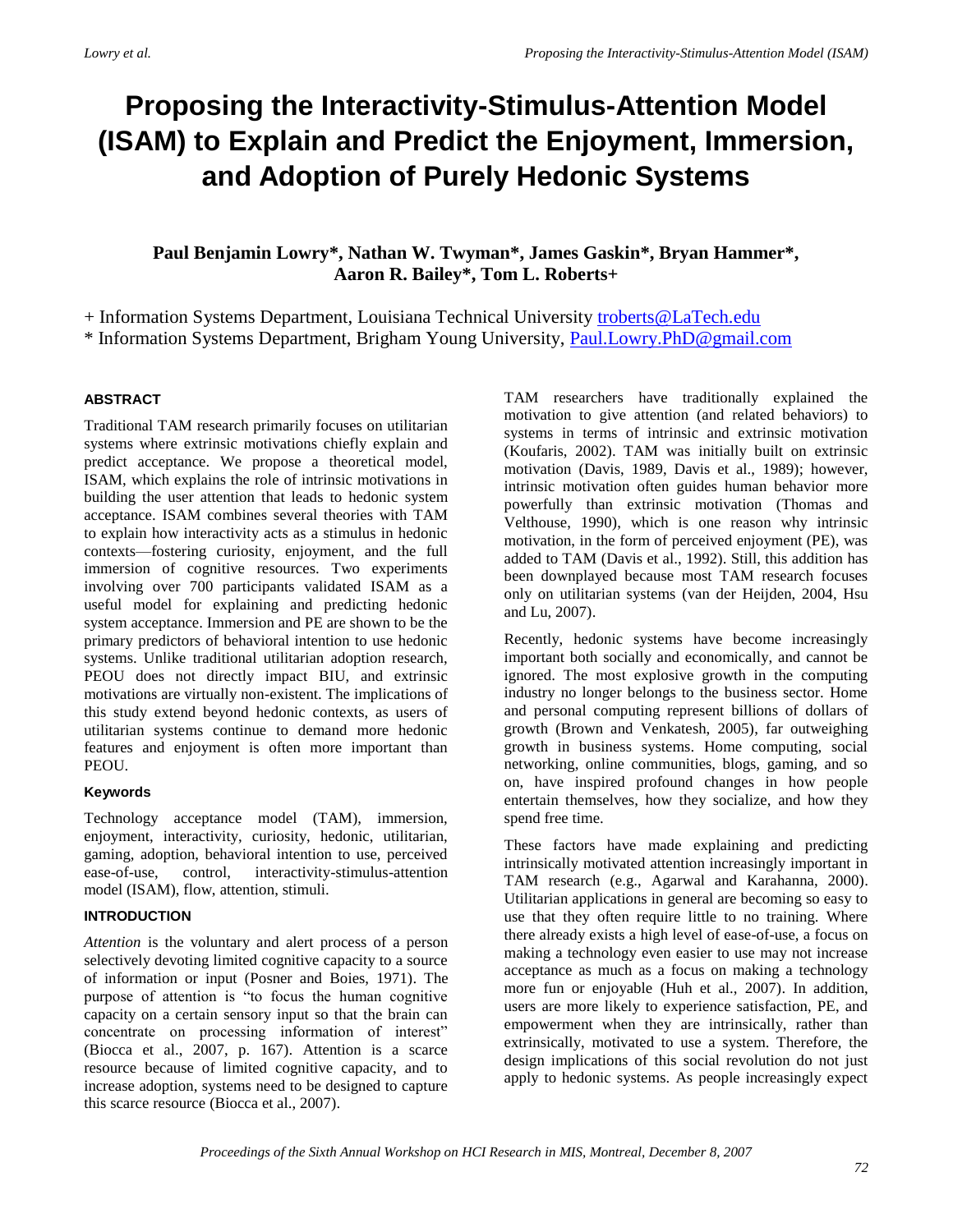to enjoy system use, hedonic motivations will increasingly affect interactions with utilitarian systems.

Given these opportunities, we focus on intrinsic motivation in hedonic gaming systems. This is an untapped area of research that has vast social and economic importance to which information systems theories can greatly contribute. Increased knowledge of how intrinsically-motivated, gaming-related attention increases PE can potentially improve the design of both hedonic systems and utilitarian systems. Our specific research questions are as follows:

- 1. What aspects of gaming system interaction elicit and sustain attention?
- 2. What aspects of gaming system interaction promote PE?
- 3. How do interactivity, attention, and PE influence intention to use games?

#### **BUILDING THE INTERACTIVITY-STIMULUS-ATTENTION MODEL (ISAM)**

To sustain PE in hedonic systems, a user must be intrinsically motivated to invest a high level of attention. An effective, enjoyable game should capture attention to the point where players are so involved that they become completely immersed. Our theory focuses on the stimuli that initially create and then sustain attention in gaming, and ultimately develop into enjoyment, immersion, and intention to use—all in a chain of temporal precedence. We call our theory the *interactivity-stimulus-attention model* (ISAM). This chain of increasing attention is explained in four stages.

#### **Stage 1: Interactivity as a Key Attention Stimulus**

A key construct of interest that game designers wish to maximize is attention, with immersion being the highest form of attention (Brown and Cairns, 2004). An enjoyable game must give players reasons to give it their attention and concentration through interesting stimuli that are worth attending to.

The basis for attention theory is that various stimuli compete both to capture a person's attention and to be processed by his or her limited cognitive capacity (Posner et al., 1980). For attention to occur, a stimulus must be given that continues to capture a subject's notice and cognitive processing; this is enhanced by the alertness caused by novelty and diminished by boredom. When focused attention occurs, one focuses on an isolated field of attention somewhat like a spotlight, where the efficiency of detecting events and signals within the spotlight is enhanced and everything outside the spotlight becomes peripheral and harder to detect (Posner et al., 1980).

We posit that the design and implementation of *interactivity* between a user and a system is a critical stimulus of immersion that is especially pertinent to gaming. Moreover, every major description of gaming immersion cites high levels of interactivity as essential, because gaming is not a passive activity. Therefore, "interaction is considered one of the most important aspects related to optimal experience with computer games" (Choi and Kim, 2004, p. 13).

Although the gaming literature is clear in showing that interactivity is a critical stimulus for and a critical aspect of gaming, no gaming literature explains how interactivity helps to create immersion or fully explains what interactivity is. Thus, we start by providing a more complete conceptualization of interactivity, and explain how it drives ISAM in terms of attention and intrinsic motivation. An in-depth review of the interdisciplinary literature on interactivity shows that it is comprised of three subconstructs: control, two-way communication, and synchronicity. *Control* is the ability to manage the communication experience, including the ability to interrupt, to be spontaneous and unpredictable, to adapt the interaction to one's desires, to make choices, and to be generally in charge of an interaction. *Two-way communication* is a form of reciprocal communication where one or more senders and one or more receivers (human or system) communicate with each other. *Synchronicity* refers to "the degree to which users' input into a communication and the response they receive from the communication are simultaneous . . ." (Liu and Shrum, 2002, p. 55). Thus, we define *interactivity* as the degree to which an interaction involving people and a system exhibits control, two-way communication, and synchronicity.

As a defining and essential stimulus in gaming, interactivity is a baseline expectation for gamers, and sufficiently high levels of interactivity must be present within a game to act as a stimulus to capture and hold users' attention (Choi and Kim, 2004), as well as to provide intrinsic motivation. Otherwise, boredom, which breaks both attention and the stimulus stream, is likely to occur.

The most effective stimuli for fostering focused attention are typically sensory-oriented, such as visual and auditory stimuli (Bundesen et al., 2005). The use of graphics and sound are additional and often crucial supplemental stimuli.

#### **Stage 2: Curiosity Arousal**

If attention is captured from the stimulus of interactivity, we posit that sufficient conditions are met to create curiosity. Curiosity is an increase in interest or "a heightened arousal of sensory and cognitive curiosity" (Agarwal and Karahanna, 2000, p. 668), representing heightened attention or "increased perception of stimuli" (Berlyne, 1954, p. 180). If curiosity is never created or maintained, then a user does not progress to the deeper levels of attention and ceases involvement with the game.

*H1. Interactivity increases curiosity.*  **Stage 3: Perceived Enjoyment**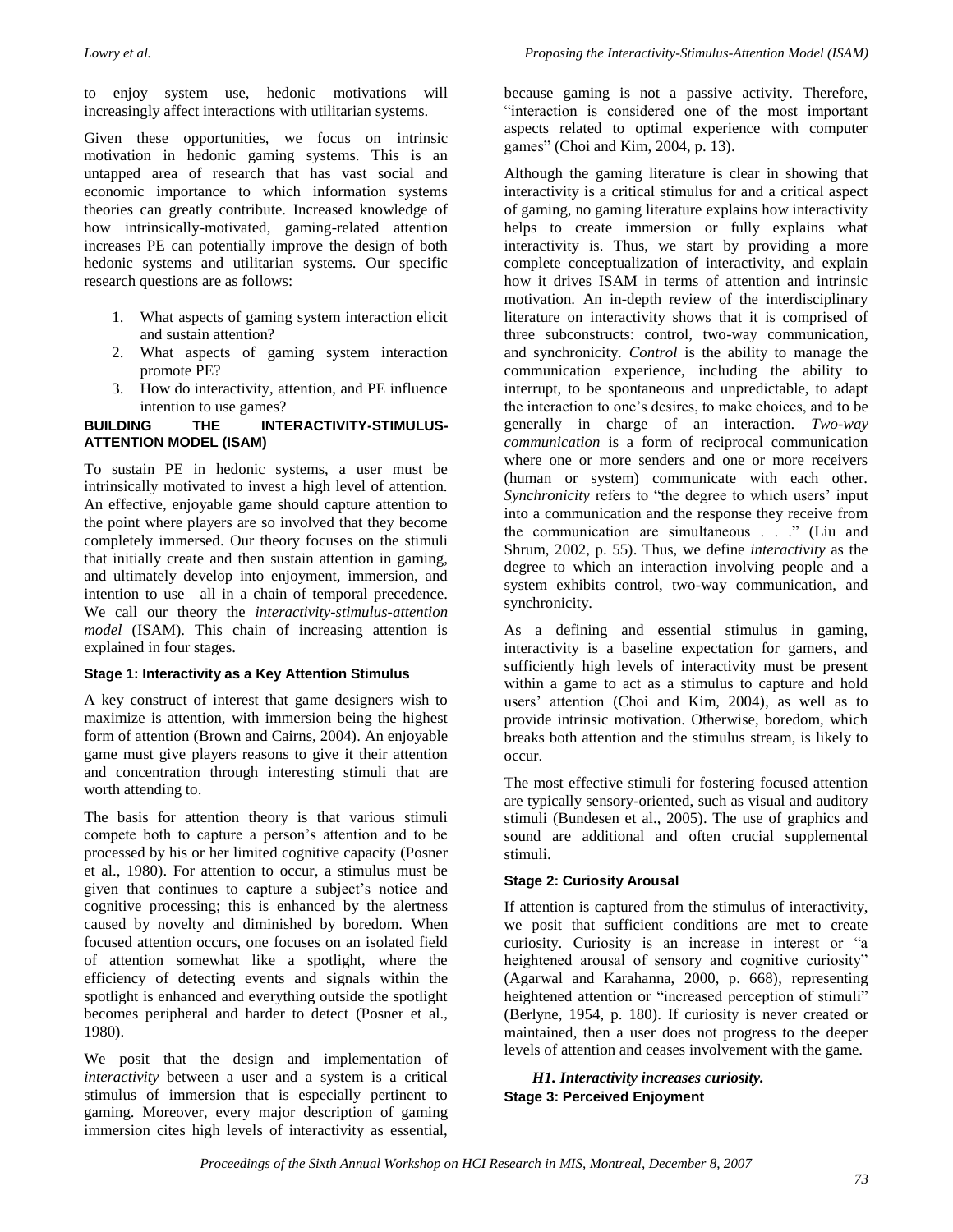If a user gives heightened attention due to sustained interactivity and curiosity, then he or she is ready to experience PE, which requires higher levels of attention. *PE* is "the extent to which the activity of using a specific system is perceived to be enjoyable in its own right, aside from any performance consequences resulting from system use" (Venkatesh, 2000, Hsu and Lu, 2007). PE occurs when increased attention and involvement in the interaction provide the expected satisfaction (Choi and Kim, 2004, Huh et al., 2007). If PE is not created in gaming, a user will never enter the deepest level of attention—immersion.

Curiosity is especially important for sustaining PE in the context of interactive gaming, where novelty and interest are at a premium and must continue throughout a gaming experience to prevent player boredom, apathy, and disinterest. In sum,

## *H2. Curiosity increases PE.*

#### **Stage 4: Immersion**

If a user continues to experience interactivity, curiosity, and PE, he or she can then experience the highest level of attention and intrinsic motivation, which is *immersion*. We consider immersion to be equivalent to the combination of focused immersion and temporal dissociation. In an intrinsically motivated task, such as gaming, PE needs to be present for immersion to occur (Brown and Cairns, 2004). In sum,

### *H3. PE increases immersion.*

#### **ISAM Assumptions and Limitations**

A key assumption and limiting factor of our model is that, although there is a natural progression in attention (and intrinsic motivation) from interactivity to curiosity to PE to immersion, each characteristic of the lower stages must be sustained for immersion to be sustained. The chain cannot be broken. Likewise, it is likely that these constructs reinforce each other in a system of feedback loops. Though such feedback loops likely reflect reality, our basic model is linear to balance between explanatory power and parsimony.

#### **ISAM Extensions to and Replications of TAM**

To increase ISAM's nomological validity, we replicate and extend the key TAM predictions that complement ISAM. Namely,

*H4a. PEOU increases BIU. H4b. PE increases BIU. H4c. PEOU increases PE. H4d. Immersion increases BIU. H4e. Interactivity increases PEOU. H5a. Computer playfulness increases PEOU. H5b. Computer anxiety decreases PEOU. H5c. Computer self-efficacy increases PEOU. H5d. Gaming experience increases computer selfefficacy.*

*H5e. Personal innovativeness increases computer self-efficacy. H6a. Increased computer playfulness will increase the PE of games. H6b. Increased computer anxiety will decrease the PE of games. H6c. Increased computer self-efficacy will increase the PE of games.*

Our research of hedonic systems involved two studies  $-$  a thought experiment and a controlled laboratory experiment.

#### **STUDY 1 METHOD**

#### **Design**

Study 1 was an online experiment with a two \* two \* four factorial design that manipulated interactivity (high vs. low), PE (high vs. low), and scenario type (four different types of hedonic programs). Scenario type was added to add more generalizability to the experiment by presenting four different scenarios that would induce different levels of interactivity and PE. The total number of conditions was 16. Each participant was randomly assigned to one of the 16 conditions.

#### **Participants**

A total of 491 participants from a large private university in the Western U.S. were involved in Study 1. Participants were primarily from eleven sections of a sophomore-level introductory information systems course.

#### **Procedures**

Unlike in Study 2, in Study 1 the participants did not actually play a game. Instead, each participated in a thought experiment, during which the participant was given a carefully written scenario and provided mock screen shots that carefully manipulated the level of PE and interactivity. Participants then completed a survey about their impressions based on the treatment they received.

#### **STUDY 1 ANALYSIS**

Since we created a complex path model, the major analysis was completed through structural equation modeling using PLS. We first determined which constructs were formative and which were reflective, and performed construct validity checks accordingly. The reflective constructs demonstrated adequate reliability, convergent validity, and discriminant validity. We used a modified multitrait-multimethod approach to validate our formative constructs (computer playfulness and computer self efficacy), as built on and demonstrated in (Loch et al., 2003). This analysis established the validity of the formative constructs. The following table summarizes the results of study 1:

**Hypotheses and corresponding paths β** *t***-value**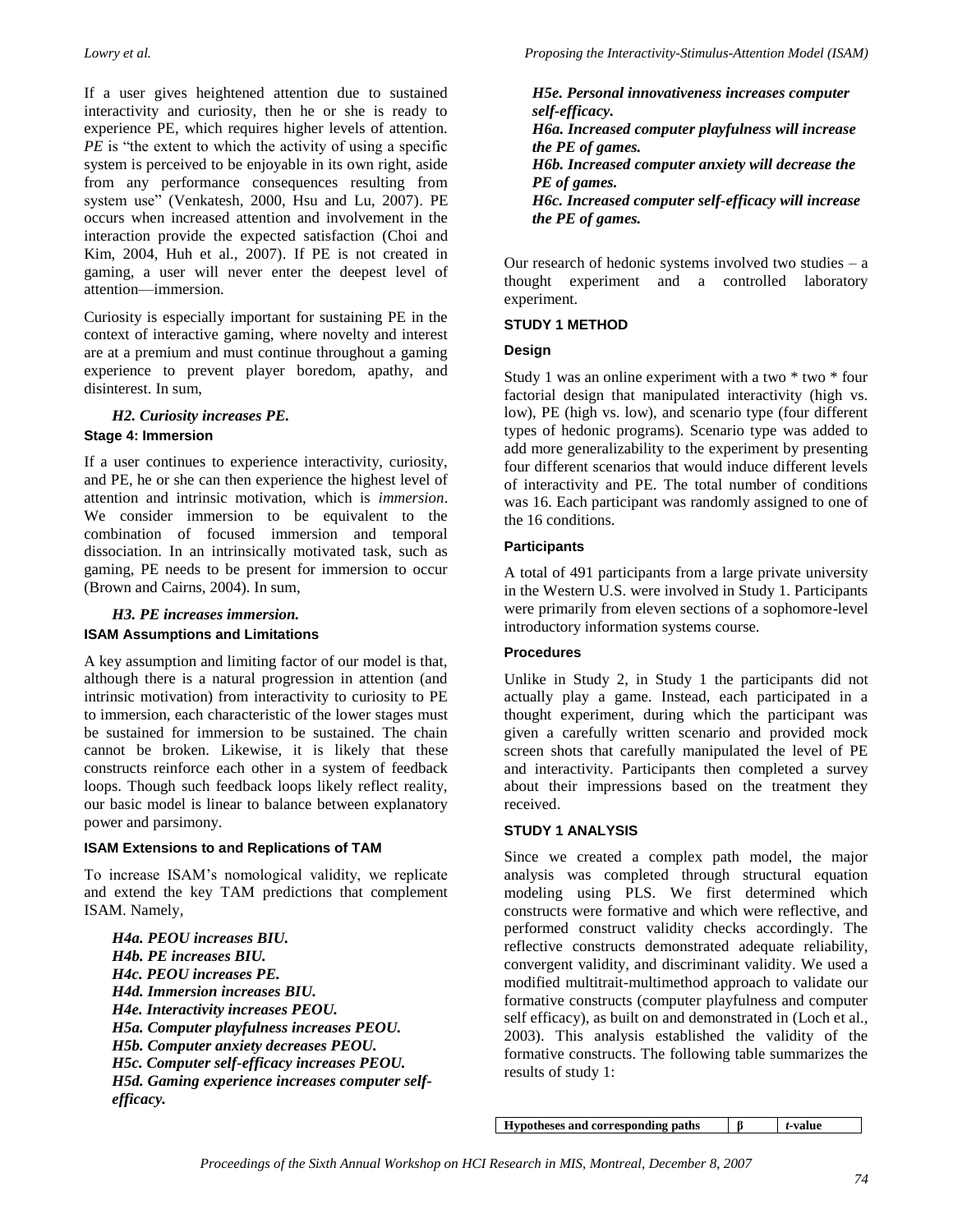|                                                                  |          | $(df = 491)$ |
|------------------------------------------------------------------|----------|--------------|
| H1. Interactivity $\rightarrow$ Curiosity                        | 0.694    | $***24.40$   |
| H2. Curiosity $\rightarrow$ Enjoyment                            | 0.794    | $***35.12$   |
| H4c. PEOU $\rightarrow$ Enjoyment                                | 0.182    | $***6.55$    |
| H3. Enjoyment $\rightarrow$ Immersion                            | 0.917    | $***101.30$  |
| H4a. PEOU $\rightarrow$ BIU                                      | 0.062    | $*2.35$      |
| H <sub>4</sub> b. Enjoyment $\rightarrow$ BIU                    | 0.688    | $***12.62$   |
| H4d. Immersion $\rightarrow$ BIU                                 | 0.183    | $**3.23$     |
| H <sub>4</sub> e. Interactivity $\rightarrow$ PEOU               | 0.721    | $**26.87$    |
| H5a. Playfulness $\rightarrow$ PEOU                              | 0.101    | $*2.86$      |
| H5b. Computer anxiety (-) $\rightarrow$ PEOU                     | $-0.046$ | $1.02$ (ns)  |
| H <sub>5c</sub> . CSE $\rightarrow$ PEOU                         | 0.011    | $0.31$ (ns)  |
| H5d. Gaming experience $\rightarrow$ CSE                         | 0.129    | $*2.16$      |
| H <sub>5</sub> e. Personal Innovativeness $\rightarrow$ CSE      | 0.380    | $***7.40$    |
| H6a. Playfulness $\rightarrow$ Enjoyment                         | 0.027    | $1.10$ (ns)  |
| H6b. Computer anxiety $\left(\cdot\right) \rightarrow$ Enjoyment | $-0.010$ | $0.45$ (ns)  |
| H6c. CSE $\rightarrow$ Enjoyment                                 | $-0.038$ | $1.14$ (ns)  |

#### **STUDY 2 METHOD**

#### **Design**

Study 2 was a controlled laboratory experiment where participants played commercial games that had different levels of interactivity and PE. This resulted in an online experiment with a two \* two factorial design that manipulated interactivity (high vs. low) and PE (high vs. low). Each participant was randomly assigned to one of the four conditions.

#### **Participants**

A total of 212 students were involved in this experiment. Of these, 100 participants were students at a large private university in the Western U.S. and 112 participants were students at a large public university in the Southeastern U.S.

#### **Procedures**

Study 2 had more control, as it followed the pattern of a traditional laboratory experiment. Participants were randomly assigned to a laboratory session that included only one game condition. Participants were given rules to ensure that all results were individualized and all sessions followed the same facilitator script. Participants played their assigned game for exactly 15 minutes, and then filled out the post-experiment survey online.

#### **STUDY 2 ANALYSIS**

Because Study 2 analyzed the same theoretical model as Study 1, but with a different dataset, exactly the same procedures were used to establish construct validity. Given this analysis, we concluded that the constructs demonstrated adequate reliability, convergent validity, and discriminant validity. The following table summarizes the results of study 2:

| Hypotheses and corresponding paths                     | β        | t-value<br>$(df = 212)$ |
|--------------------------------------------------------|----------|-------------------------|
| H <sub>1</sub> . Interactivity $\rightarrow$ Curiosity | 0.470    | $***6.61$               |
| H2. Curiosity $\rightarrow$ Enjoyment                  | 0.456    | $***8.98$               |
| $H4c.$ PEOU $\rightarrow$ Enjoyment                    | 0.494    | $***7.74$               |
| H3. Enjoyment $\rightarrow$ Immersion                  | 0.641    | $***14.79$              |
| H <sub>4a</sub> . PEOU $\rightarrow$ BIU               | $-0.058$ | $0.56$ (ns)             |
| H <sub>4</sub> b. Enjoyment $\rightarrow$ BIU          | 0.490    | $***4.07$               |
| H4d. Immersion $\rightarrow$ BIU                       | 0.300    | ***3.87                 |

| H4e. Interactivity $\rightarrow$ PEOU                            | 0.445    | $***6.64$   |
|------------------------------------------------------------------|----------|-------------|
| H5a. Playfulness $\rightarrow$ PEOU                              | 0.150    | $1.02$ (ns) |
| H5b. Computer anxiety $\left(\text{-}\right) \rightarrow$ PEOU   | $-0.061$ | $1.82$ (ns) |
| H <sub>5c</sub> . CSE $\rightarrow$ PEOU                         | 0.078    | $0.90$ (ns) |
| H5d. Gaming experience $\rightarrow$ CSE                         | 0.039    | $0.26$ (ns) |
| H <sub>5</sub> e. Personal Innovativeness $\rightarrow$ CSE      | 0.398    | $***3.69$   |
| H6a. Playfulness $\rightarrow$ Enjoyment                         | $-0.030$ | $0.49$ (ns) |
| H6b. Computer anxiety $\left(\cdot\right) \rightarrow$ Enjoyment | $-0.002$ | $0.03$ (ns) |
| $H6c$ . CSE $\rightarrow$ Enjoyment                              | $-0.051$ | $0.81$ (ns) |
| - - - - - - - - - - - -                                          |          |             |

#### **DISCUSSION**

The most important finding of Study 1 fully supports ISAM; namely, we were able to demonstrate the relationship between interactivity, curiosity, PE, and immersion, extended to BIU and PEOU. We also confirmed our second-order conceptualizations of interactivity and immersion.

Importantly, the traditional TAM path between PEOU and BIU dropped out of the model. This indicates that the intrinsically motivated constructs of PE and immersion are much stronger determinants of BIU in a hedonic context. However, PEOU remains an important determinant of PE. Another key theoretical finding is that all of the personal disposition constructs dropped out of the model, with the exception of the path between computer playfulness and PEOU. This is particularly fascinating considering that these were constructs and relationships established in utilitarian contexts.

The key objective of Study 2 was to try to replicate the key theoretical findings of Study 1 in a controlled laboratory environment, using commercial games to enhance the verification of the generalizability of ISAM and the initial findings of Study 1. Impressively, despite being conducted in a very different context and environment, Study 2 virtually replicated the results of Study 1, showing the potential reliability of our theory. The only difference, other than differences in path strengths and t-statistics, is that in Study 2 the path between computer playfulness and PEOU dropped out of the model. By using real games in Study 2, we could not control the intended manipulations as precisely as we did in Study 1; however, this was clearly offset by the more controlled and realistic nature of Study 2. Importantly, the same dispositional constructs also dropped out of the Study 2 model as they did in Study 1. This provides strong support for ISAM in a gaming context and for the notion that intrinsic motivation dominates in gaming scenarios.

#### **Contributions to Theory and Practice**

The key contribution of our study was that we built an innovative theoretical model, ISAM, which provides a new explanation and prediction for highly hedonic systems. This is in contrast to traditional utilitarian systems, which were best explained by TAM. Specifically, ISAM explains how sustained interactive stimuli combine with strong intrinsic motivations to induce attention. This, in turn, leads to curiosity, enjoyment, and immersion (the ultimate state of attention